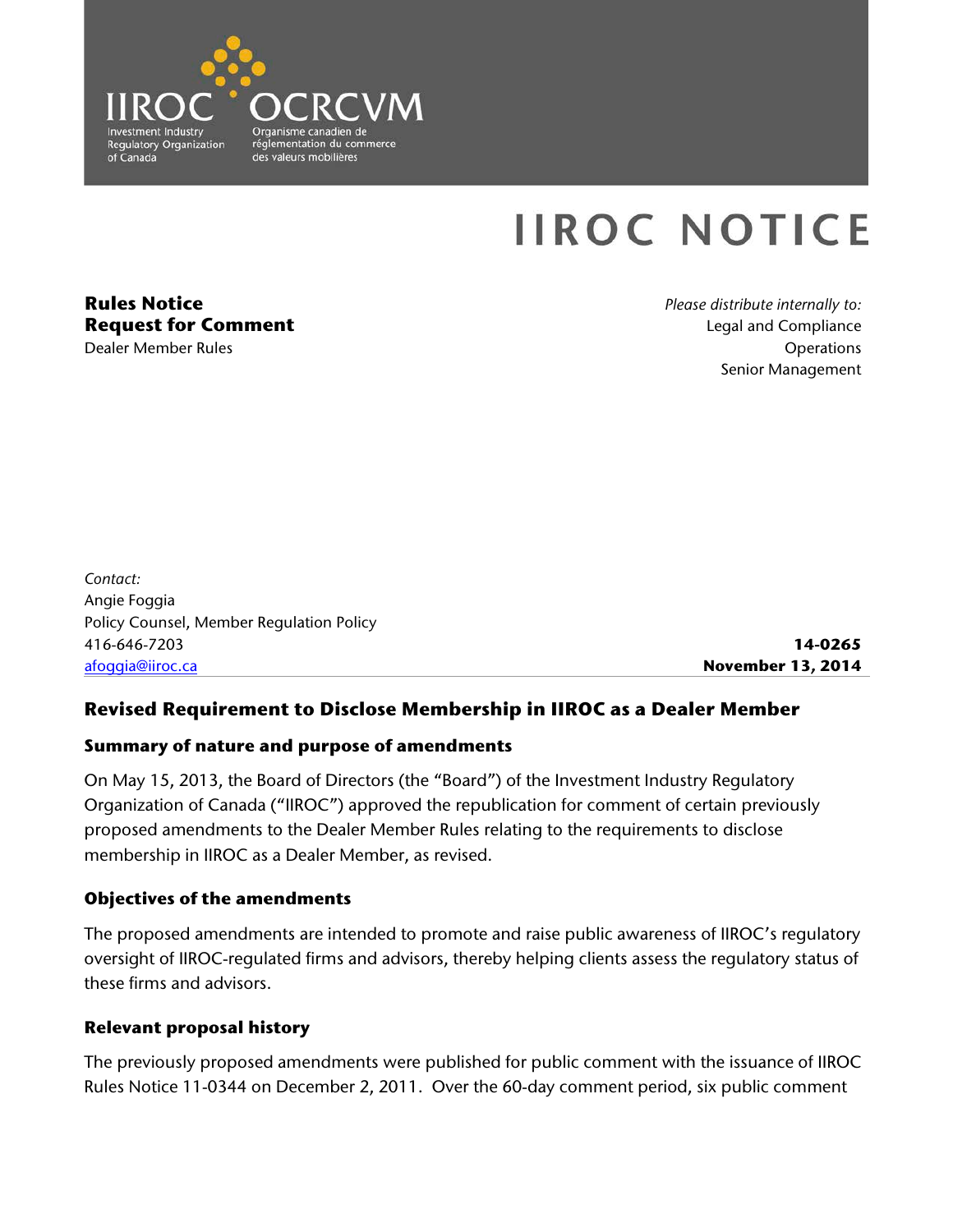

letters were received. In addition, IIROC received comments from staff of the Canadian Securities Administrators ("CSA Staff"). In response to the comments received from the public and CSA Staff, IIROC staff has made material and non-material changes to the previously proposed rule amendments to provide further clarification of the intent and scope of the amendments. A copy of IIROC's responses to public comments is included as Attachment G.

## **Reason for republication**

At this time, IIROC is proposing revisions to the previously published proposed rule amendments to accomplish the following:

- (a) the removal of the requirement to include the IIROC Logo, as defined in IIROC's membership disclosure policy ("IIROC Membership Disclosure Policy"), on client account statements and client trade confirmations; and
- (b) the incorporation of the Canadian Investor Protection Fund's ("CIPF") proposed revised CIPF disclosure policy ("CIPF Disclosure Policy") for public comment, as set out in proposed new Dealer Member Rule 29.28.

As these revisions constitute material changes to the previously proposed rule amendments, the amendments are being re-published for a further comment period of 60 days.

## **Current rules**

IIROC's current disclosure rules, which are set out in Dealer Member Rule 700 (*Use of Name or Logo of the Corporation*), give Dealer Members the option to disclose their membership in IIROC if they wish, provided that the disclosure is compliant with Dealer Member Rule 700. To ensure that Dealer Members use the IIROC name and logo properly, Dealer Members may be required to provide samples of materials bearing the IIROC name and logo upon IIROC's request, and under certain circumstances, where improper use is identified, cease using the IIROC name and logo.

## **Proposed amendments**

## *Material change to the proposed IIROC Membership Disclosure Policy*

As part of the current proposal (as was the case in the original proposal), Dealer Member Rule 700 is being amended to provide that Dealer Members must comply with the disclosure requirements set forth in the new IIROC Membership Disclosure Policy. This amendment is appropriate to ensure that clients of an IIROC Dealer Member are aware that their firm is regulated by IIROC.

A previous version of the IIROC Membership Disclosure Policy, which was published in December 2011, required Dealer Members to:

(a) display the IIROC Decal, as defined in the IIROC Membership Disclosure Policy, at each place of business location to which the public has access;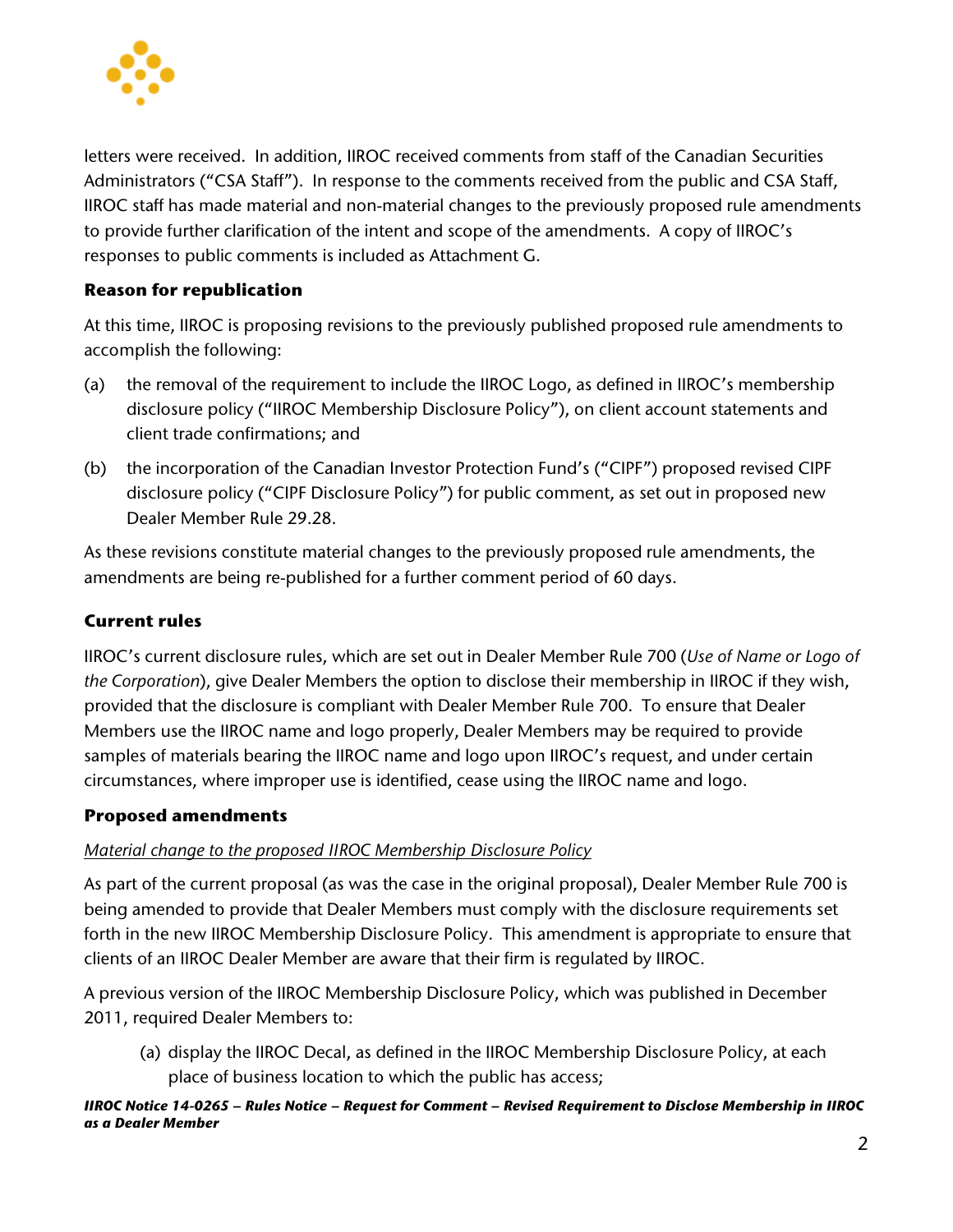

- (b) include the IIROC Logo on client trade confirmations, account statements, and websites; and
- (c) distribute the IIROC Official Brochure, as defined in the IIROC Membership Disclosure Policy, to new clients at the time of account opening and make it available to existing clients upon request.

In response to public and CSA Staff comments, a material change has been made to remove the previously proposed requirement to include the IIROC Logo on client account statements and client trade confirmations. This material change is being proposed because IIROC staff believes that clients will be adequately informed of IIROC's regulatory oversight of Dealer Members through:

- (a) the display of the IIROC Decal at each business location of a Dealer Member to which the public has access;
- (b) the inclusion of the IIROC Logo on the homepage of a Dealer Member's website or, where the Dealer Member's website or internet presence is part of a combined financial institution group website, on the main page for the Dealer Member, and
- (c) the distribution of the IIROC Official Brochure to new clients at the time of account opening and its availability to existing clients upon request.

Furthermore, IIROC staff believes that the additional costs incurred by Dealer Members to display the IIROC Logo on client account statements and client trade confirmations are not warranted. At this time, IIROC staff seeks to republish the amendments for comment in light of this material revision. A clean copy of the revised proposed IIROC Membership Disclosure Policy is included as Attachment B, and a blackline (to the previously published version) is included as Attachment C.

## *Corollary amendments*

In addition to amendments made to Dealer Member Rule 700, the following corollary amendments were also proposed in December 2011:

- 1. Dealer Member Rule 22: the requirements set out in Dealer Member Rule 22, detailing the conditions under which a Dealer Member may use IIROC's name and logo, are covered in Article 15 of General By-Law No.1; therefore, Dealer Member Rule 22 is redundant and will be repealed in its entirety.
- 2. Dealer Member Rule 29.14: the CIPF membership disclosure requirements set out in Dealer Member Rule 29.14 are repealed in their entirety. New Dealer Member Rule 29.28, in a manner similar to the IIROC membership disclosure requirements, will refer Dealer Members to the CIPF Disclosure Policy for compliance with their CIPF disclosure requirements.
- 3. Proposed Plain Language Rule sections 2355, 2356, and 2357: these provisions, which were originally published for public comment in February 2011 in connection with the Plain Language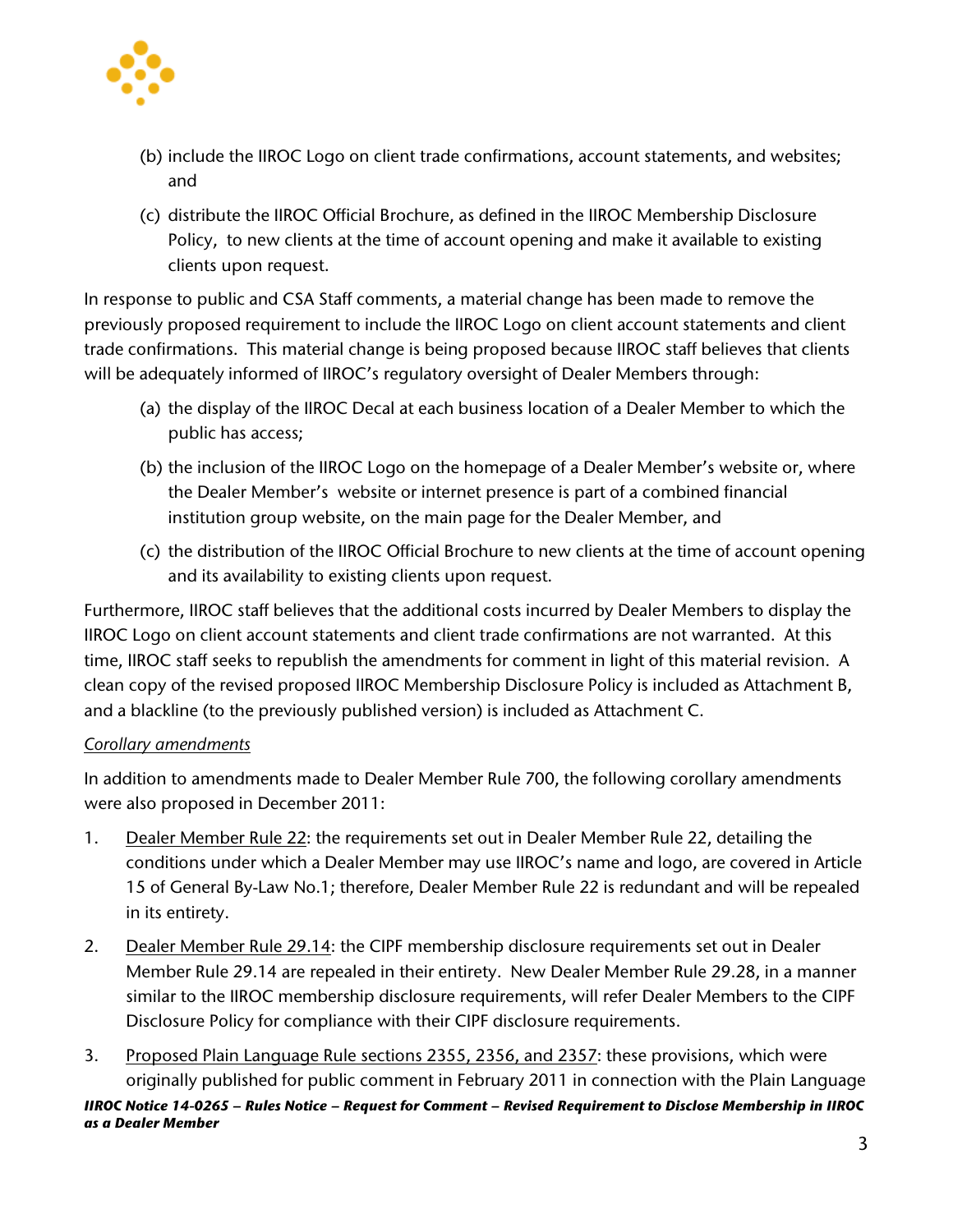

Rewrite project (see IIROC Rules Notice 11-0061), were revised to reflect the December 2011 amendments to the existing rules, as described above.

As noted above, proposed new Dealer Member Rule 29.28 states that Dealer Members must comply with the disclosure requirements set out in the CIPF Disclosure Policy. Attached to this Notice (as Attachment E) is a copy of the proposed revised CIPF Disclosure Policy. The changes, set out in the CIPF Disclosure Policy, are as follows:

- (a) The CIPF Official Brochure, as defined in the CIPF Disclosure Policy, must be distributed to new clients, either in electronic or hard copy form, at the time of account opening;
- (b) The CIPF Membership Symbol, as defined in the CIPF Disclosure Policy, must be displayed on the homepage of a Member's website or, where the Member's website or internet presence is part of a combined financial institution group website, on the main page for the Member;
- (c) Members are prohibited from making any reference about its CIPF risk classification to third parties;
- (d) The CIPF Membership Symbol is optional on written, visual and audio advertising materials;
- (e) Members must obtain advance approval to broadly distribute to clients any materials relating to CIPF and the protection provided to clients;
- (f) An alternate CIPF Explanatory Statement which includes the CIPF website address (note: the existing CIPF Explanatory Statement continues to be acceptable) is available; and
- (g) Members must take reasonable efforts to ensure that all communication referring to CIPF complies with the general principles set out in the CIPF Disclosure Policy.

Additional guidance, including acceptable practices for complying with the CIPF Disclosure Policy and the ordering of electronic and hard copy brochures can be found in the updated CIPF Supplemental Guide to the CIPF Disclosure Policy, included as Attachment F. Members can also refer to CIPF's website at [www.cipf.ca](http://www.cipf.ca/) for information relating to the proposed amendments. Any comments received by IIROC regarding Attachments E and F will be addressed by CIPF.

The amendments proposed in December 2011 with regard to Dealer Member Rules 700, 22, 29.14, and new Dealer Member Rule 29.28 are being carried forward as part of this republication notice. Moreover, other than a minor typographical change that has been made to Dealer Member Rule 700 (namely, the addition of the article "the" before the word "requirements"), no further amendments have been proposed to the aforementioned rules since the original publication for comment in December 2011. In light of this fact, a blacklined copy of the proposed amendments to these rules has been omitted. A clean copy of the proposed amendments to Dealer Member Rules 700, 22, 29.14 and new Dealer Member Rule 29.28, however, has been included as Attachment A.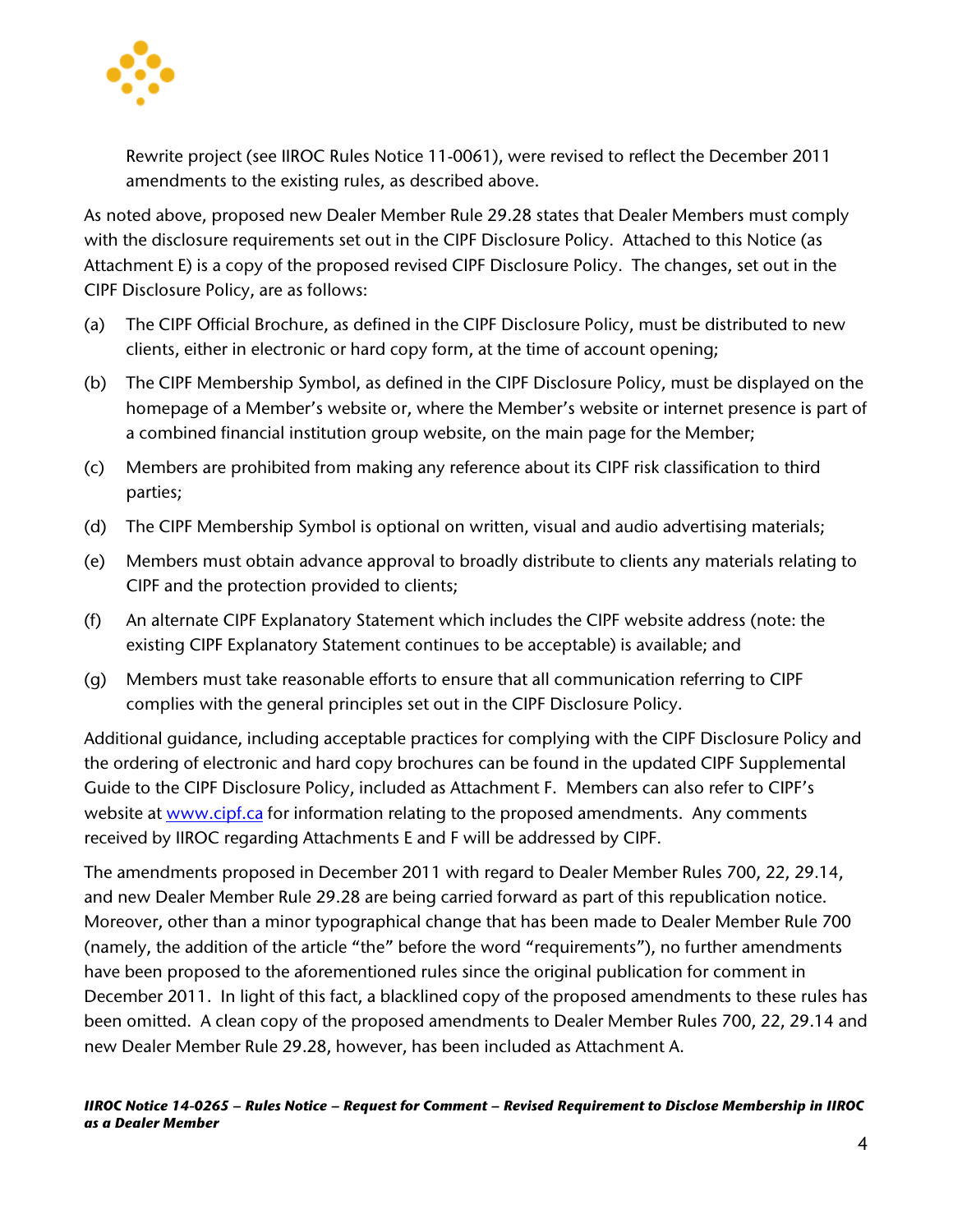

#### *Summary of non-material revisions*

Certain non-material revisions have also been made to the previously published proposed amendments to further clarify the intent and scope of the amendments. Among the comments received, both the public and CSA Staff requested further clarification on the permitted uses of:

- (a) the IIROC corporate name and logo; and
- (b) the specially designed logo which indicates that the Dealer Member is regulated by IIROC (referred to as the "IIROC Logo" in the proposed IIROC Membership Disclosure Policy).

Currently, the IIROC Dealer Member Rules refer to the use of the IIROC name and logo in those instances where a Dealer Members elects to disclose their membership in IIROC. However, we have replaced this rule, which allows for a Dealer Member's optional use of the IIROC name and logo, with a rule requiring Dealer Members to use the specially designed IIROC Logo under certain defined circumstances. IIROC believes it is appropriate to mandate the use of the IIROC Logo in these defined circumstances, as use of the IIROC Logo serves to inform investors that the investment firm with which they are dealing is subject to the regulatory oversight of IIROC. Therefore, in response to public and CSA Staff concerns, we have revised the IIROC Membership Disclosure Policy to clarify that Dealer Members can only use the IIROC Logo to satisfy their mandatory IIROC membership disclosure requirements. In all other circumstances, and unless otherwise prohibited under section 5 (previously section 6) of the IIROC Membership Disclosure Policy, the IIROC Logo is optional and available for general use by Dealer Members. Wording has been added to the IIROC Membership Disclosure Policy to provide further clarification to this effect.

Other noteworthy non-material changes are as follows:

**IIROC Membership Disclosure Policy** 

- Defined terms and sections unrelated to a Dealer Member's membership disclosure requirements have been deleted;
- Wording was added to provide additional guidance relating to the colour, size and surrounding space of the IIROC Logo;
- Wording was added to clarify that the required IIROC Logo must appear on the homepage of a Dealer Member's website or, where the Dealer Member's website or internet presence is part of a combined financial institution group website, on the main page for the Dealer Member;
- Wording was added to clarify that Dealer Members are permitted to provide new and existing clients with an electronic PDF version of the IIROC Official Brochure;
- Wording was added to clarify that Dealer Members are responsible for the cost of providing a hard copy of the IIROC Official Brochure to clients; and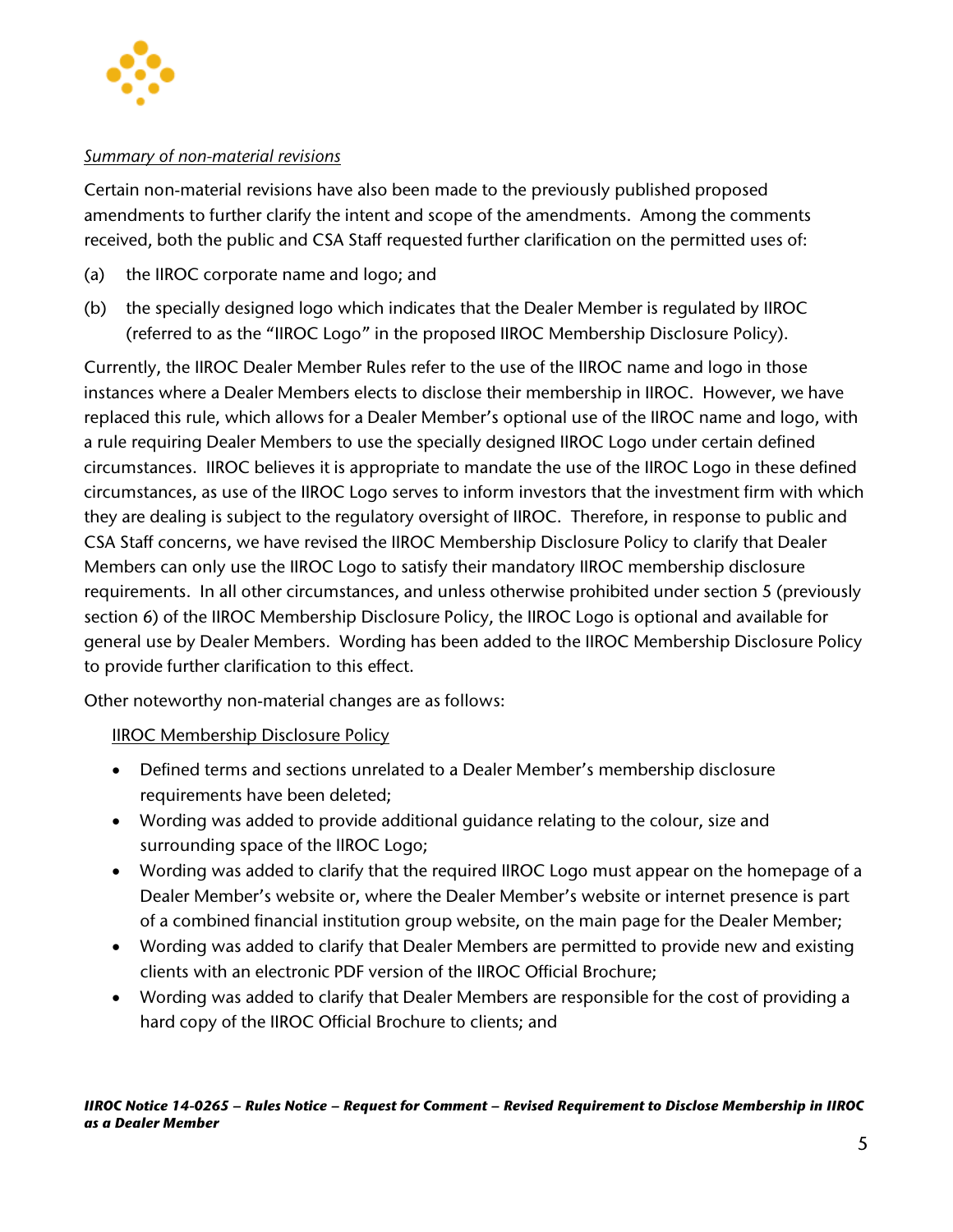

• Wording was added to clarify that a hard copy of the IIROC Official Brochure can only be obtained from the IIROC-designated printer, as set out in the IIROC Membership Disclosure Policy.

A clean and blacklined copy of the changes made to the IIROC Membership Disclosure Policy is included as Attachments B and C, respectively.

Proposed Plain Language Rule sections 2355, 2356 and 2357

• Proposed Plain Language Rule sections 2355, 2356 and 2357 have been updated to reflect the revisions being made as part of the amendments described in further detail above.

A copy of Plain Language Rule sections 2355, 2356 and 2357, blacklined to the version published for public comment in February 2011 in connection with the Plain Language Rewrite project, is included as Attachment D.

# **Alternatives considered**

IIROC staff considered the possibility of maintaining the status quo, which is the optional disclosure of membership in IIROC. However, IIROC rejected this alternative as staff is committed to ensuring that clients are made aware of the dealers that are regulated by IIROC. IIROC staff also considered providing an exemption from the amendments for alternative trading systems ("ATSs"); however, IIROC staff concluded that the application of the amendments imposes no undue regulatory burden on ATSs, given that the only requirement that will apply to them will be the obligation to disclose their membership in IIROC on their websites. IIROC staff believes that, with a requirement for all Dealer Members to disclose their IIROC membership, clients are better informed as to these firms' regulatory status, which in turn enhances investor protection and strengthens market integrity.

# **Proposal Classification**

Statements have been made and analysis provided elsewhere as to the nature and effects of the amendments. The purpose of the amendments is to promote the education and protection of investors.

The IIROC Board has determined that the amendments are not contrary to the public interest.

Due to the extent and substantive nature of the proposal, it has been classified as a Public Comment Rule proposal.

# **Effects of the proposal on market structure, Dealer Members, non-Dealer Members, competition and costs of compliance**

The most significant costs associated with the amendments will be related to the distribution of the IIROC Official Brochure to new and existing clients. However, Dealer Members are permitted to (a)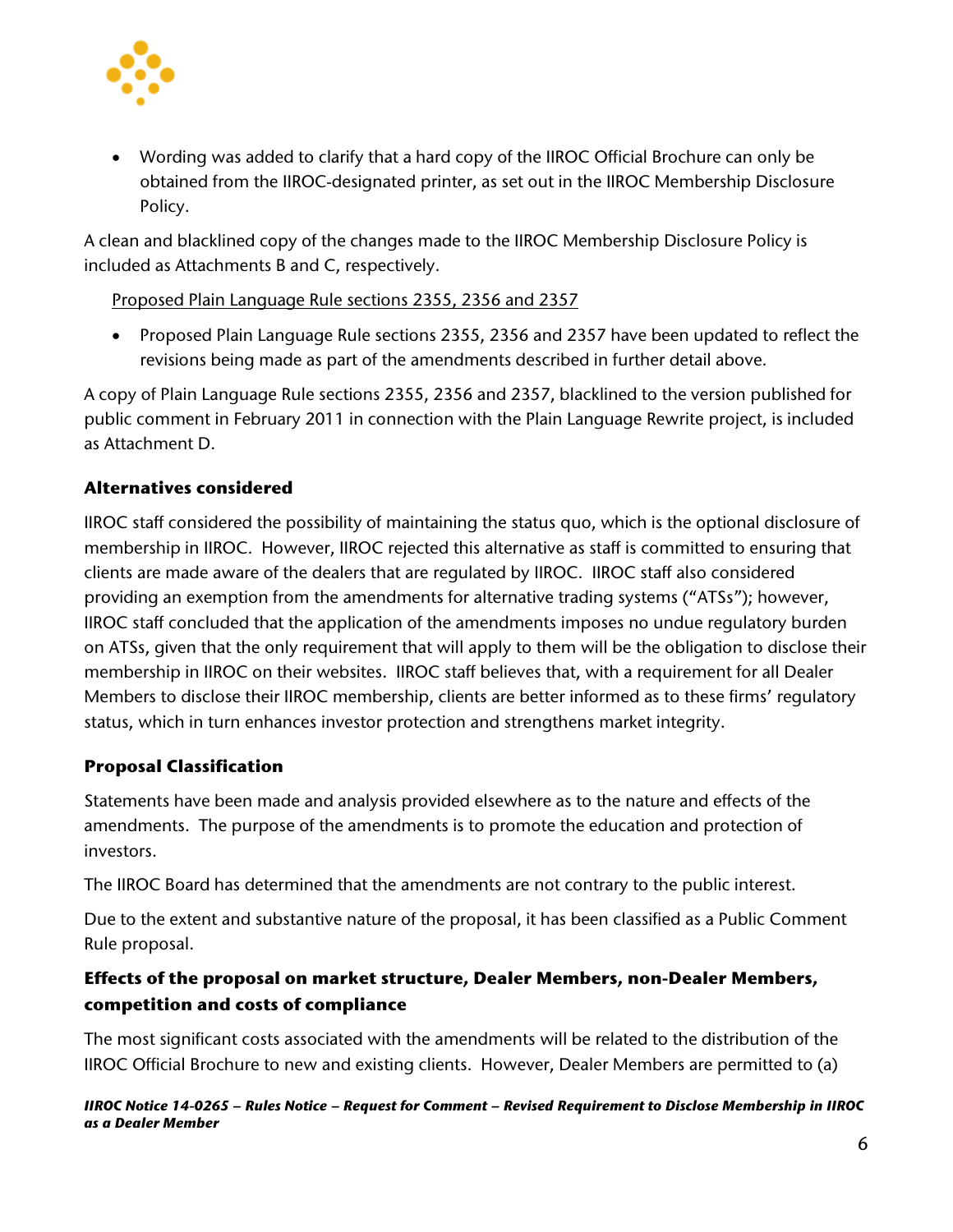

provide new clients with either an electronic PDF version or a hard copy of the IIROC Official Brochure at the time of account opening, and (b) make it available to existing clients (either on their website or by other means) upon request. In order to facilitate the electronic distribution of the brochure, IIROC has included English and French electronic PDF versions of the IIROC Official Brochure on the IIROC website. By providing new or existing clients with an electronic copy of the IIROC Official Brochure, Dealer Members will be able to significantly reduce the cost associated with this requirement. Furthermore, to keep the costs associated with providing paper copies of the IIROC Official Brochure to a minimum, we have ensured that Dealer Members are able to benefit from substantial savings thanks to the requirement to order hard copies of the brochure from IIROC's designated printer, as set out in the IIROC Membership Disclosure Policy.

The amendments do not impose any burden or constraint on competition or innovation that is not necessary or appropriate in furtherance of IIROC's regulatory objectives. Further, the amendments do not impose costs or restrictions on the activities of market participants (including Dealer Members and non-Dealer Members) that are disproportionate to the benefits of the regulatory objectives sought to be realized.

## **Technological implications and implementation plan**

The amendments will be subject to a 6-month transition period made effective on a date to be determined by IIROC staff after receiving notification of approval by the Recognizing Regulators.

## **Request for public comment**

Comments are sought on the amendments. Comments should be made in writing. Two copies of each comment letter should be delivered within 60 days from the publication date of this notice. One copy should be addressed to the attention of:

Angie Foggia Policy Counsel, Member Regulation Policy Investment Industry Regulatory Organization of Canada Suite 2000, 121 King Street West Toronto, Ontario, M5H 3T9 [afoggia@iiroc.ca](mailto:afoggia@iiroc.ca) The second copy should be addressed to the attention of:

Manager of Market Regulation Ontario Securities Commission  $19<sup>th</sup>$  Floor, Box 55 20 Queen Street West Toronto, Ontario, M5H 3T9 marketregulation@osc.gov.on.ca